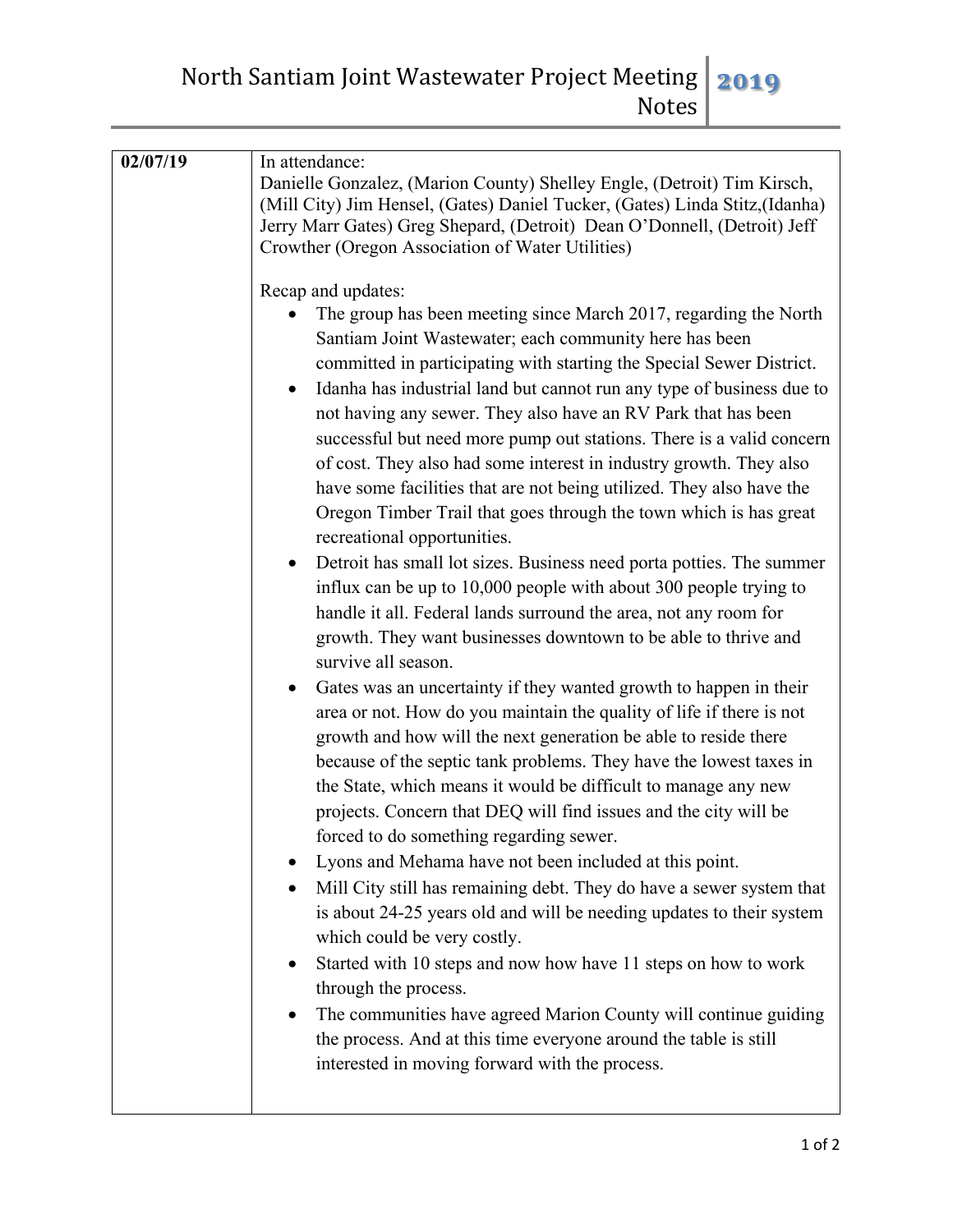| The proposed amount, without Lyons and Mehama, is 60 million.<br>Initially the cost was approximately 97 million.                                                                                                                                                                                                                                                                                                                                                                                                                                                                                                                                                                        |
|------------------------------------------------------------------------------------------------------------------------------------------------------------------------------------------------------------------------------------------------------------------------------------------------------------------------------------------------------------------------------------------------------------------------------------------------------------------------------------------------------------------------------------------------------------------------------------------------------------------------------------------------------------------------------------------|
| Since Last Meeting:                                                                                                                                                                                                                                                                                                                                                                                                                                                                                                                                                                                                                                                                      |
| Value of Water - Final Report -<br>Mid-Willamette Valley of Governments is working on drafting the<br>RFP for an engineering design work. At some point there will be<br>federal funding and there are a lot of federal requirements. Marion<br>County is paying COG to run the entire RFP process.<br>Summer of 2017 the Water Shed Council came to Marion County to<br>$\bullet$<br>work on Economic of valuation of the N. Santiam River. There has<br>been a report published that indicates urbanites are getting away<br>with not taking care of rural communities when it comes to water<br>usage. A value of the water has been set at approximately \$170<br>million each year. |
| <b>Statesman Journal Story-</b>                                                                                                                                                                                                                                                                                                                                                                                                                                                                                                                                                                                                                                                          |
| When ECON orthwest water value report came out the Statesman<br>٠<br>Journal put out a story on how much the N. Santiam River is worth.<br>The water in the River and the Basin is oversubscribed, which<br>$\bullet$<br>means if there were a significant drought or tainted water situation,<br>people with senior water rights could choose to exercise those rights<br>this would make a huge impact on some communities.<br>The County is taking a proactive role regarding the Canyon<br>$\bullet$<br>communities' water rights.                                                                                                                                                   |
| <b>Broadband-</b>                                                                                                                                                                                                                                                                                                                                                                                                                                                                                                                                                                                                                                                                        |
| Broadband fiber can be put in right next to water lines and waste<br>$\bullet$<br>water lines. The separation allowed is approximately 6 inches from<br>those lines.                                                                                                                                                                                                                                                                                                                                                                                                                                                                                                                     |
| Next approach to getting broadband in the Canyon specifically, is<br>how to get enough money and traction to help the providers that are<br>already in the area, such as Wave, and Peak Energy.                                                                                                                                                                                                                                                                                                                                                                                                                                                                                          |
| The State is going to make rural Broadband a bigger priority.<br>Oregon Broadband Commission is also moving to push the project.                                                                                                                                                                                                                                                                                                                                                                                                                                                                                                                                                         |
| Presentations and work sessions have been implemented with the<br>٠<br>Marion County Commissioners regarding Broadband. Next work<br>session will be March 12 <sup>th</sup> .                                                                                                                                                                                                                                                                                                                                                                                                                                                                                                            |
| RFI's will go out to providers soon.<br>$\bullet$                                                                                                                                                                                                                                                                                                                                                                                                                                                                                                                                                                                                                                        |
| There is about 600 million dollars at the federal level specifically for<br>rural areas.                                                                                                                                                                                                                                                                                                                                                                                                                                                                                                                                                                                                 |
| <b>Agenda Items (What? Who?)</b>                                                                                                                                                                                                                                                                                                                                                                                                                                                                                                                                                                                                                                                         |
| Information will be shared at City Council meetings. Danielle will                                                                                                                                                                                                                                                                                                                                                                                                                                                                                                                                                                                                                       |
| be presenting to Gates on Feb. 21 <sup>st</sup> .                                                                                                                                                                                                                                                                                                                                                                                                                                                                                                                                                                                                                                        |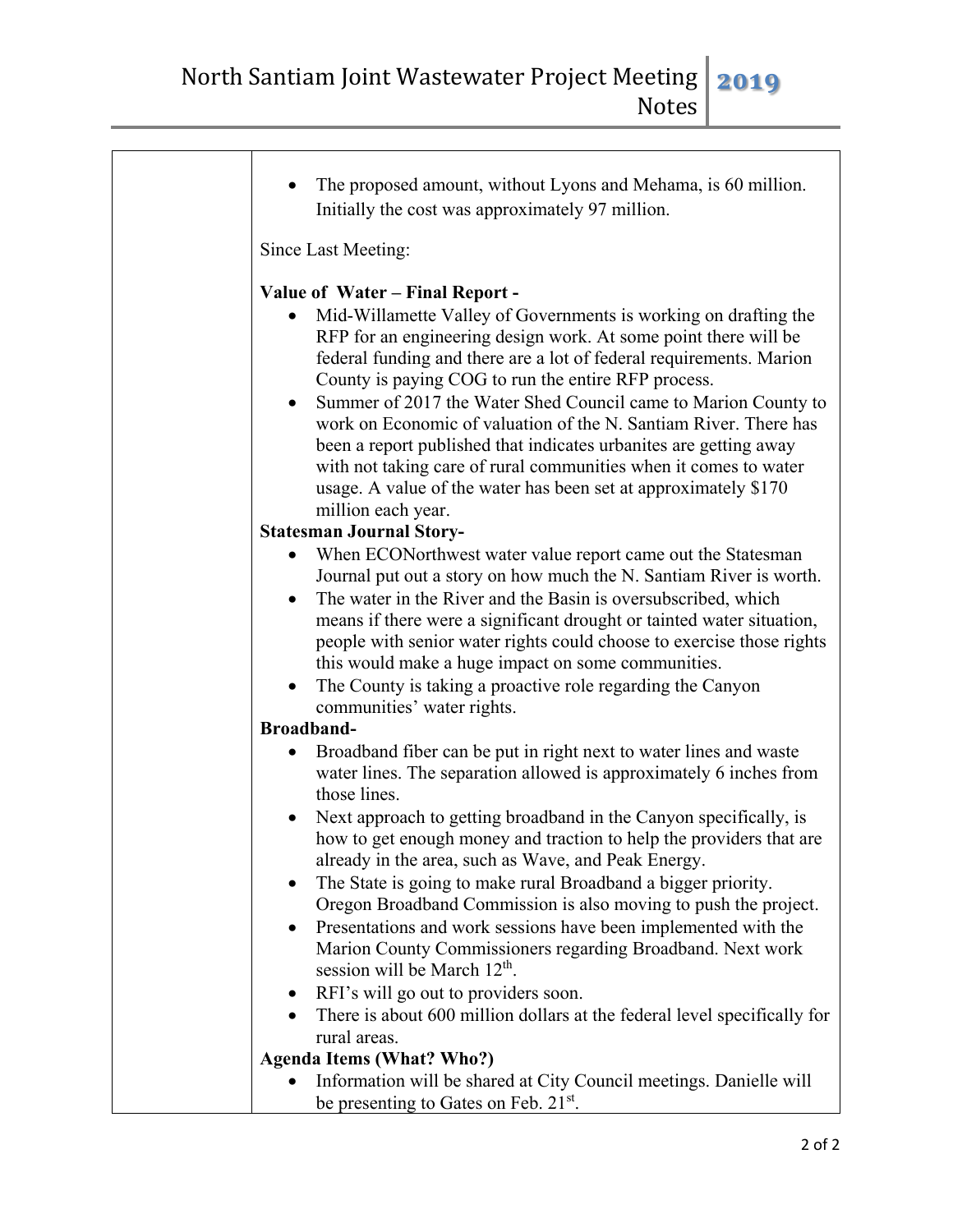North Santiam Joint Wastewater Project Meeting Notes **2019**

| At this time taking Willamette Valley Consortium of the list for                                                                                                                                                                                                                                                                                                                                                                                                                                                                                                    |
|---------------------------------------------------------------------------------------------------------------------------------------------------------------------------------------------------------------------------------------------------------------------------------------------------------------------------------------------------------------------------------------------------------------------------------------------------------------------------------------------------------------------------------------------------------------------|
| now.<br>Shelly working on grant application and letter to County. It's<br>difficult getting all the information consolidated down to 5 pages,<br>but almost finished.                                                                                                                                                                                                                                                                                                                                                                                               |
| Katelynn is working on posting of public notices for upcoming<br>meetings                                                                                                                                                                                                                                                                                                                                                                                                                                                                                           |
| Grant application expected to be finished next month.                                                                                                                                                                                                                                                                                                                                                                                                                                                                                                               |
| Mill City has tentatively agreed to accept the financial fiduciary<br>$\bullet$<br>responsibilities on behalf of the group, but based on what the group<br>decides what the group wants to spend money on. Shelly has been<br>working on a grant app for Marion County. It is easier to go through<br>the grant application process than going through an RFP process.<br>Audio at (52:40) going in and out<br>$\bullet$<br>Ken is working on permits                                                                                                               |
| Property available in Gates?                                                                                                                                                                                                                                                                                                                                                                                                                                                                                                                                        |
| Emailed Linn County about getting assessor records, need to get real<br>$\bullet$<br>market value information, should have soon. Already have Marion<br>County's info. Real market value is important in getting a District                                                                                                                                                                                                                                                                                                                                         |
| set up.                                                                                                                                                                                                                                                                                                                                                                                                                                                                                                                                                             |
| 58:56 Audio continues to go staticky.<br>$\bullet$<br>Three Basin Rule. Senator Girod released SB 612 again this year. It<br>$\bullet$<br>requires ODEQ to equitably enforce the Three Basin Rule not matter<br>what the population is or the area.                                                                                                                                                                                                                                                                                                                 |
| Janet is working on ADA requirements for Website.                                                                                                                                                                                                                                                                                                                                                                                                                                                                                                                   |
| Funding pathways for Task Group - IGA                                                                                                                                                                                                                                                                                                                                                                                                                                                                                                                               |
| Intergovernmental Agreement is in place, 2 year agreement; this will<br>give time to accept money as an organization to start moving<br>projects.                                                                                                                                                                                                                                                                                                                                                                                                                   |
| MC FY 19-20 budget                                                                                                                                                                                                                                                                                                                                                                                                                                                                                                                                                  |
| Carrying approximately 1.9 million dollars for Economic<br>Development, at some point will need to get matching funds. Trying<br>to find at least \$100,000 State funds to put towards engineering and<br>design. Will still move forward with project with or without the<br>State funds, but would be good to have the extra funds.<br>Asked for \$375,000 for the next fiscal year and will most likely<br>$\bullet$<br>receive those funds to move forward with engineering and design.<br>Some of the grant money will also go towards attorney fees that<br>٠ |
| includes staff cost as well.<br>Asked for \$75,000 for Broadband planning pieces, and should not<br>٠<br>be a problem in receiving the funds.                                                                                                                                                                                                                                                                                                                                                                                                                       |